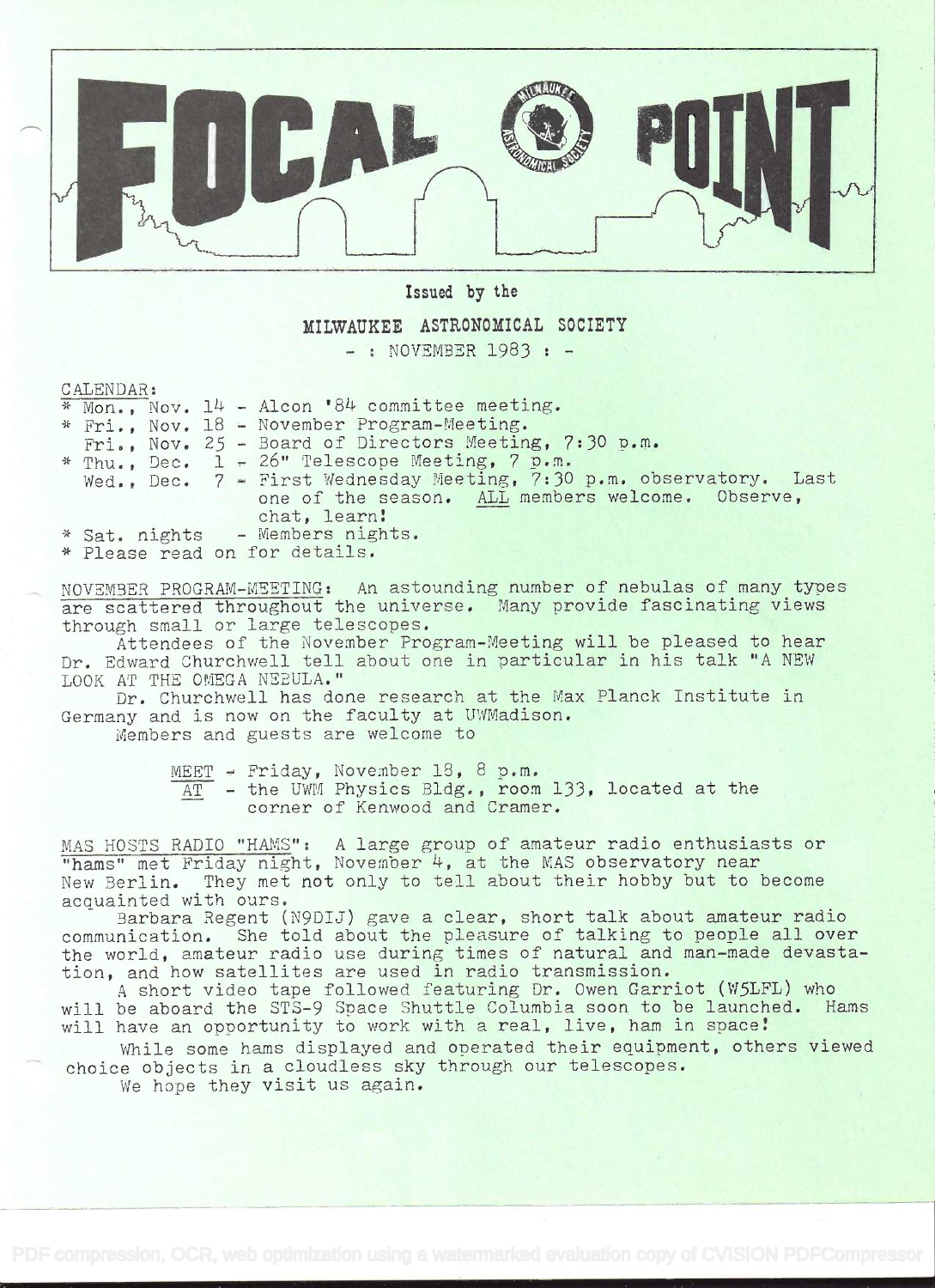IF YOU'VE PAID YOUR DUES, you need not read this item. If you haven't paid, try to do so in the near future so that Treas. Jim Toeller can reorder your Sky & Telescope magazine by the end of this month. Delayed payment might result in missed issues. If you plan to drop, alas, please notify Jim soon.

A handy membership renewal form appears on the last page of this newsletter.

ALCON '84 committee members will meet Monday, November  $14$ , 7:30 p.m. in the Carroll College Student Union on the northeast corner of College and East Avenues in Waukesha. The meeting room is on the lower level.

The committee can use all the help it can get for hosting the 1984 national convention. Call Eileen Korenic at 541-3999 or Dan Koehler at 662-2987 for complete information. There are many subcommittees that could use your help. There are a thousand and one details that need attention. A lot of diligent people will make the job easy, even fun.

MEET OUR NEW MEMBERS! The Milwaukee Astronomical Society will add the following names to its roster: Gordon Birr, Milwaukee; Richard Goldberg and wife Alice, Glendale; John Stoekl, wife Peggy, and daughter Jeny, Milwaukee.

All will be introduced at the November Program-Meeting.

1984 CANADIAN HANDBOOKS may be ordered now from Treas. Jim Toeller. Send your \$5.00 remittance to Jim at 407 W. Mall Rd., Milwaukee, Wis. 53217  $(352-7144)$ . You will be notified as soon as they arrive.

The Canadian Handbook is an approximately 175 page soft cover pocket size publication filled with the latest data on planet positions, stars, nebulas, and much other handy information of value to amateur and professional observers.

THANKS to Mr. P. Scott Muehlmeier for the very generous donation to the Milwaukee Astronomical Society,

THANKSGIVING MESSAGE: The Officers and the Board of Directors wish everyone a pleasant Thanksgiving holiday and offer their sympathy to anyone on a diet!

## OBSERVATORY NEWS:

26' TELESCOPE PROGRESS: The 26" Telescope committee will meet Thursday, Dec. 1, 7 p.m., at the home of Jerry Samolyk, 411 N. 61st St., Milwaukee. Anyone else interested in the project is invited to attend.

Work at the observatory may slow down a bit during the winter but planning, designing, and parts fabrication will continue as fast as possible. Machinists are urgently needed. Please call 258-5626.

IN GENERAL: The main building heating plant is repaired. Grass seed planted around the new building is sprouting. Leonard Bruno has donated a computer. Some paint priming has been done, but a lot of cosmetic work must be done before the ALCON '84 meeting next August.

| METEOR SHOWERS:        | PEAK DATE                                                               | MOON AGE           | PEAK RATE/HR. |  |
|------------------------|-------------------------------------------------------------------------|--------------------|---------------|--|
| Leonids<br>Andromedids | Wed., Nov. 16 5 a.m.<br>$Fri., Now. 25-Sun., Nov. 27$                   | 12d<br>$21 d-23 d$ | 10            |  |
|                        | Best viewing is between midnight and dawn. Peak rate may occur a day    |                    |               |  |
|                        | or two before or after maximum. On any normal night, an observer should |                    |               |  |
|                        | see between 5 and 10 meteors per hour.                                  |                    |               |  |

-2-